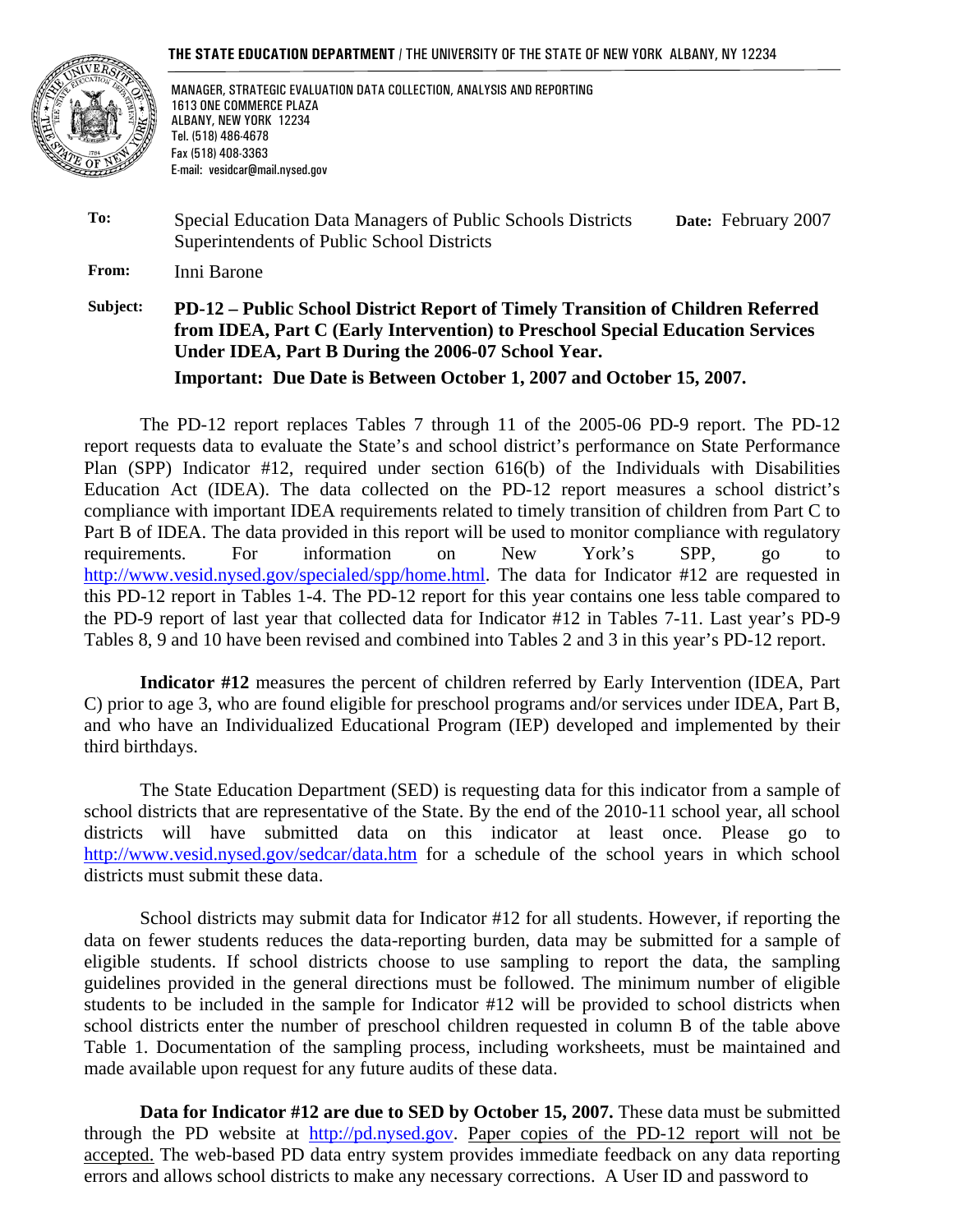access the web-based system has been mailed to the current contact person identified on the PD website. If your school district has a new contact person, or if this information was not received, please contact the Strategic Evaluation Data Collection, Analysis and Reporting (SEDCAR) unit.

 During the 2006-07 school year, SEDCAR unit staff may be available to conduct a limited number of regional training programs regarding the various special education data forms (i.e., the PD forms). If you feel that such training would be useful to the data managers in your area, please contact your local Special Education Training Resource Center (SETRC) to make your interest known so they arrange for training sessions in your area.

The data collected through the PD forms are used in the following reports and activities:

- State Performance Plan and Annual Performance Report for Special Education
- Public reporting of LEA results against State targets established in the State Performance Plan
- Calculation of minimum amount of per-pupil IDEA funds to be sub-allocated or spent on services.
- Pocketbook of Goals and Results for Individuals with Disabilities
- Chapter 655 Report to the Governor and the Legislature on the Status of the State's Schools
- Special Education Quality Assurance Reviews
- School District Report Cards
- BOCES Report Cards
- Charter School Report Cards
- Calculations to identify instances of possible race/ethnicity disproportionality
- Evaluation of programs and policies
- Other reports required by State or federal statutes

If you have any questions or are in need of assistance in completing this report, please contact the SEDCAR unit using the contact information provided on the letterhead.

Thank you.

Attachment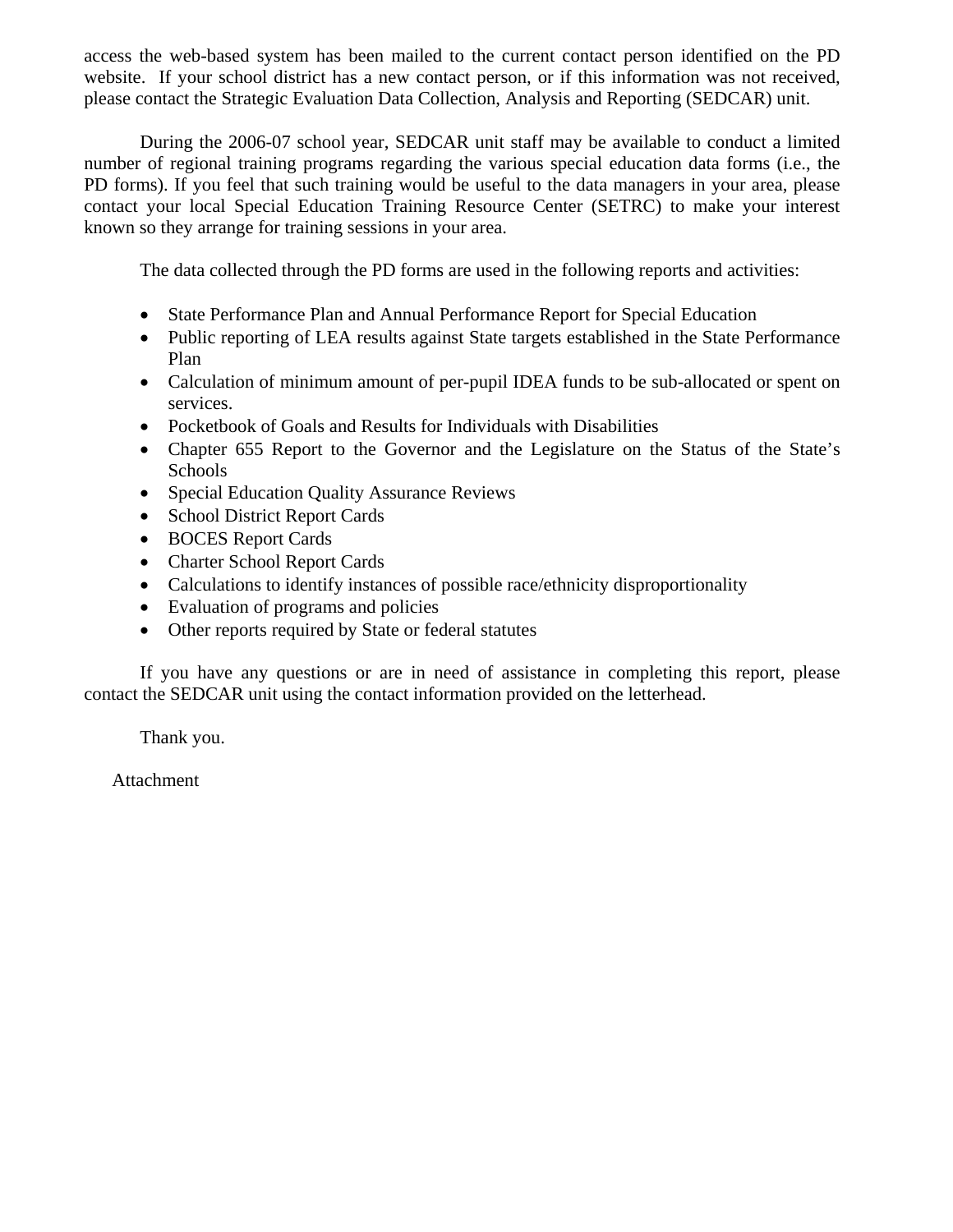# **PD-12 Public School District Report of Timely Transition of Children Referred from IDEA, Part C (Early Intervention) to Preschool Special Education Services Under IDEA, Part B**

# **July 1, 2006 to June 30, 2007**

#### **Instructions:**

- 1. Please determine if your school district must submit data for Indicator #12 during the 2006-07 school year by checking the schedule for submitting data for some State Performance Plan indicators. **The schedule is posted at** http://www.vesid.nysed.gov/sedcar/data.htm
- 2. If required to do so, please submit these data electronically at http://pd.nysed.gov. **The due date for data submission is between October 1, 2007 and October 15, 2007. Paper copies of this report will not be accepted.**
- 3. Retain one copy (and supporting documentation) in your school district for reference and audit purposes. The required retention period ends October 15, 2014.
- 4. Carefully read the Instructions and Definitions on the following pages.
- 5. If you have questions about this report, please call (518) 486-4678, or e-mail your questions to vesidcar@mail.nysed.gov

| <b>School District Information</b>    |                                                                    |  |  |  |
|---------------------------------------|--------------------------------------------------------------------|--|--|--|
| (Enter 12-digit SED Code Below)       |                                                                    |  |  |  |
|                                       |                                                                    |  |  |  |
| <b>SCHOOL DISTRICT NAME</b>           |                                                                    |  |  |  |
| ADDRESS                               |                                                                    |  |  |  |
|                                       |                                                                    |  |  |  |
|                                       |                                                                    |  |  |  |
| <b>Contact Person Information*</b>    | <b>Director of Special Education or Comparable</b><br><b>Title</b> |  |  |  |
| NAME:                                 | NAME:                                                              |  |  |  |
| <b>TITLE:</b>                         | TITLE:                                                             |  |  |  |
| TELEPHONE (include Area Code)         | TELEPHONE (include Area Code)                                      |  |  |  |
| <b>FAX NUMBER</b> (include Area Code) | <b>FAX NUMBER</b> (include Area Code)                              |  |  |  |
| <b>E-MAIL ADDRESS</b>                 | <b>E-MAIL ADDRESS</b>                                              |  |  |  |

\*All correspondence from SEDCAR will be directed to the contact person identified in the web based PD Data Entry System at http://pd.nysed.gov. The same contact person must be used on all PD reports completed by your school district/school or agency. We recommend that local procedures be established to forward all correspondence to the appropriate individual. Please keep the contact information current, including the e-mail address as most communication will occur via e-mail.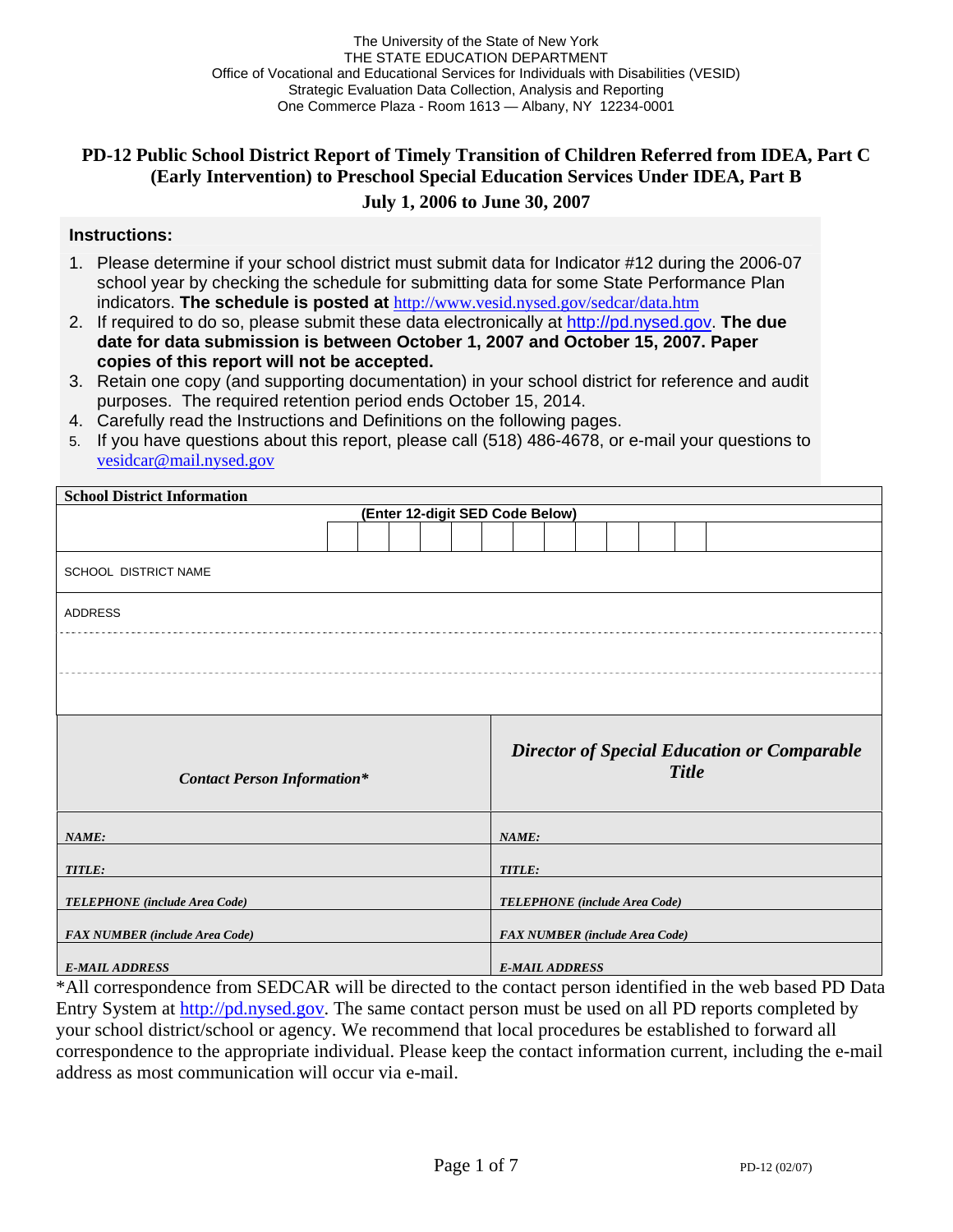#### **General Instructions for PD-12**

- 1. During the 2006-07 school year, one statewide representative sample of school districts will complete the PD-12 to report data for Indicator #12. This indicator is "Percent of children referred by Part C prior to age three, who are found eligible for Part B, and who have an IEP developed and implemented by their third birthday." By the end of the 2010-11 school year, all school districts will have submitted these data. See schedule of the school years in which school districts will submit these data at http://www.vesid.nysed.gov/sedcar/data.htm.
- 2. For Indicator #12, include the number of all children (or minimum number required in a sample) who are referred from Part C to Part B for special education programs and services prior to age three between July 1, 2006 and June 30, 2007. In Tables 1-4, report on the number of children determined eligible and the number of those children whose IEPs were implemented between July 1, 2006 and August 31, 2007.
- 3. Data for Indicator #12 may be submitted for all students who meet the eligibility criteria. However, if reporting these data on fewer students reduces the data-reporting burden, data may be submitted for a sample of students. If school districts choose to use sampling to report these data, the sampling guidelines included with these directions must be followed. Documentation of the sampling process, including worksheets, must be maintained by school districts and made available upon request for any future audits of these data.
- 4. Please follow instructions provided above each table, as well as within the description of each line of data requested in Tables 1-4.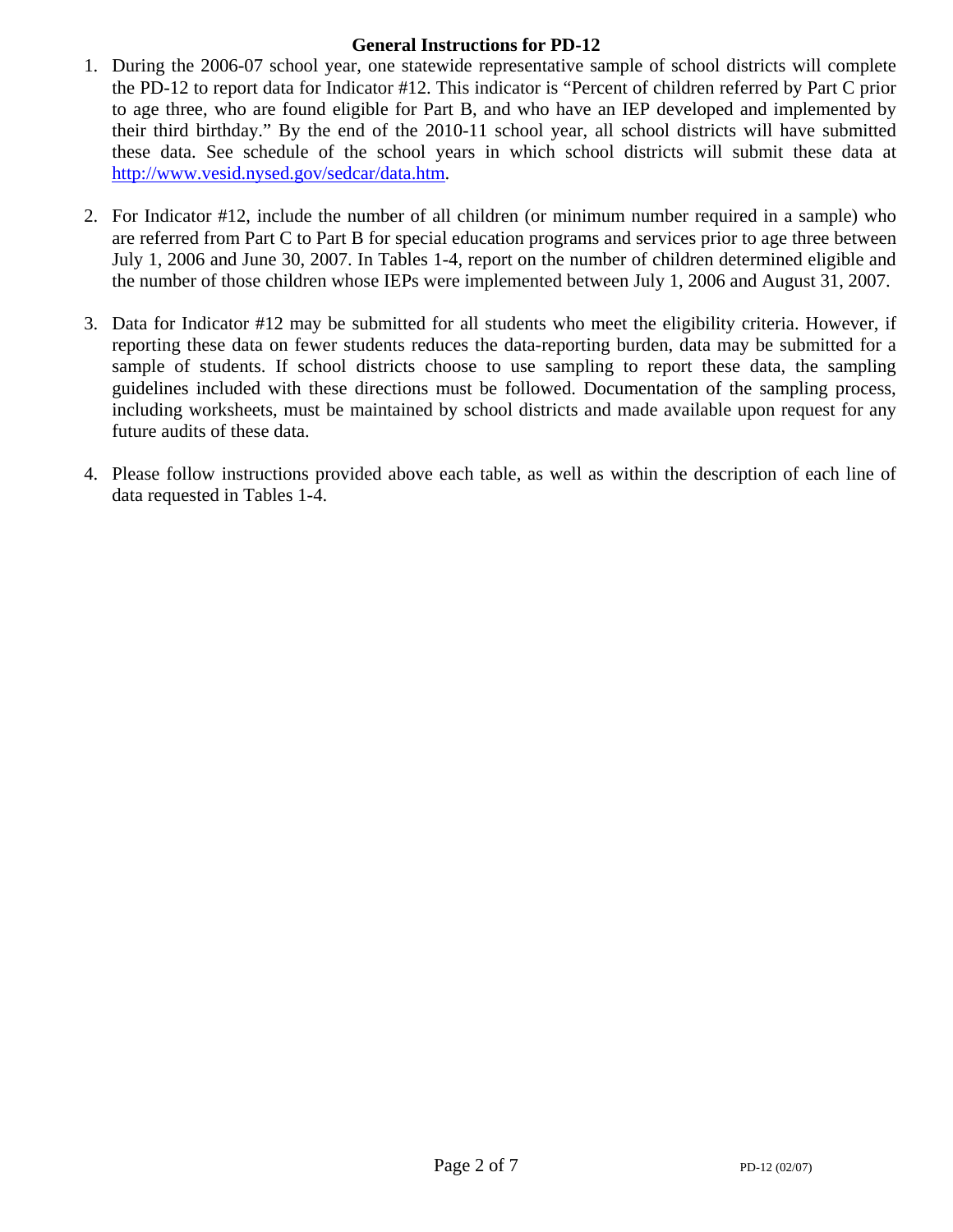**Indicator #12:** Percent of children referred by Part C prior to age 3, who are found eligible for Part B, and who have an IEP developed and implemented by their third birthdays. The data for this indicator is requested in this PD-12 form, Tables 1-4.

### **Eligible population of children to be included in the sample of preschool children:**

Identify all preschool children who were referred to determine eligibility for special education programs and services from Early Intervention (IDEA, Part C) prior to age three during the 2006-07 school year (July 1, 2006 to June 30, 2007).

#### **Minimum number of children to be included in the sample:**

School districts may provide data on all children identified under the eligible population or they may choose to report on a sample of eligible children. If school districts decide to provide data on a sample of eligible children, they must enter the number of eligible children in the table above Table 1 to determine the minimum number of children that must be included in the sample.

### **Method of selecting students for the sample:**

- 1. Assign all students that meet the criteria described in the eligible population a sequential number or use a number that already exists in your database. These numbers may be student identification numbers, social security numbers, or other randomly or sequentially assigned numbers. Sort all eligible students in numerical order.
- 2. Use the Random Number Table posted at http://www.vesid.nysed.gov/sedcar/data.htm to select one number on this table as a beginning point. Use the first three or four digits of the first random number and find the student with the corresponding matching number on your numerical list of eligible students. After picking the first student to be included in the sample proceed in order on the random number table from top to bottom and left to right and select the next student to be included in the sample by matching the first three or four digits from the random number table with the student number. If the first three or four digits of the random number do not match any student number, skip to the next random number. Proceed in this fashion until the required numbers of students have been selected for the sample.

# **Maintain documentation of how the sample was selected:**

- 1. Maintain documentation for a period of seven years, counting the reporting year as the first of the seven years.
- 2. Documentation must include the list of all students' names and numbers who were included in the eligible population, copy of the Random Number Table, the beginning number for selecting students, and a list of all students and their numbers who were selected for the sample.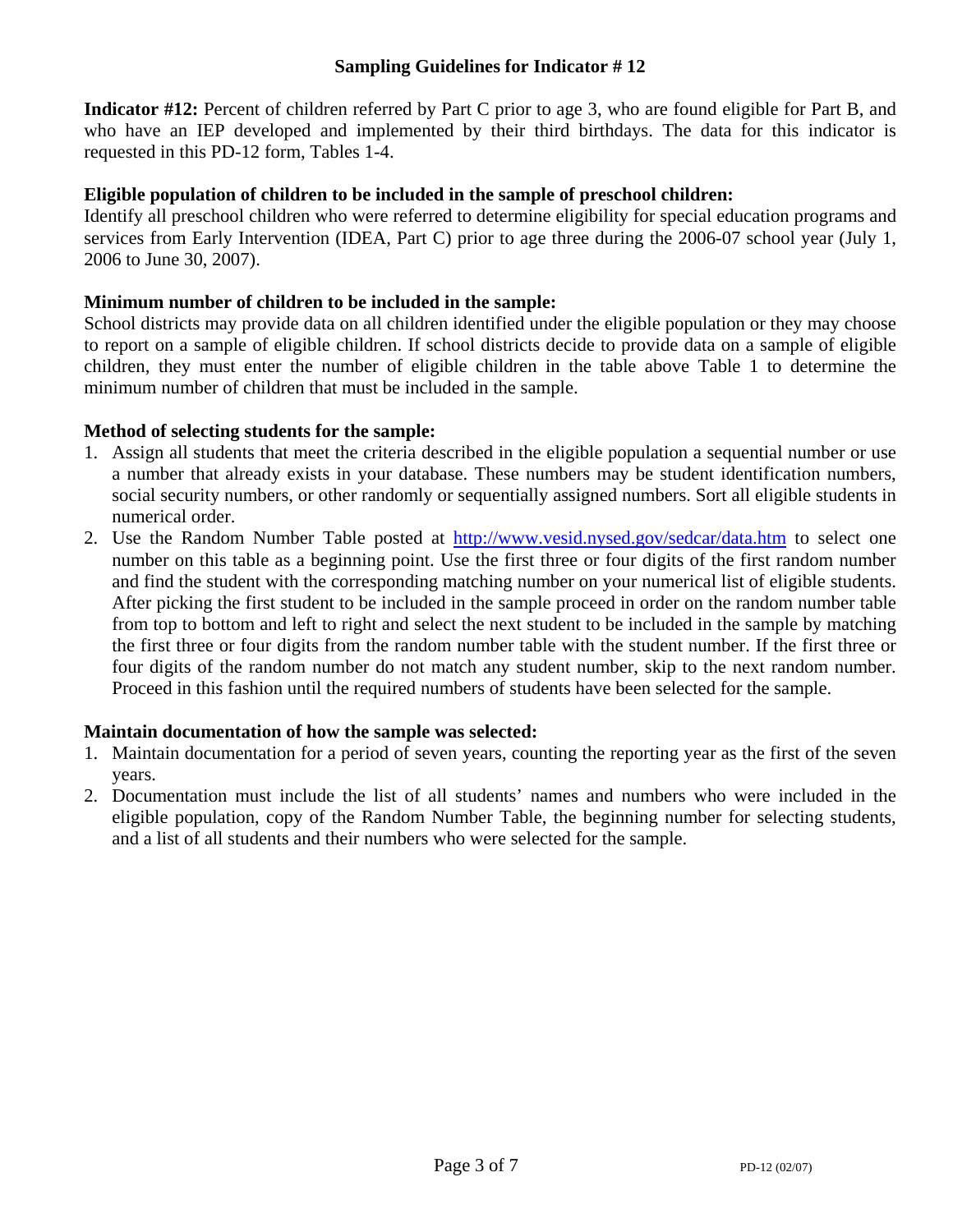# **Table 1- Transition of Children from Early Intervention (Part C of IDEA) to Preschool Special Education Programs and/or Services (Part B of IDEA)**

**Determination of Sample Size:** Enter below in Column B, the number of children who meet the description provided in Column A. The data entry system will display in Column C the minimum number of children that must be included in the school district's sample of children for whom data must be provided in Tables 1 through 4. As an alternative, school districts may provide data in Tables 1 through 4 for all children reported in Column B. If this school district chooses to report data on the minimum number of eligible children reflected in Column C, it must adhere to the sampling guidelines provided in the directions accompanying this form.

| Description of Eligible Children to be Reported in Table 1   | <b>Number of Children</b> | <b>Minimum Number of</b> |
|--------------------------------------------------------------|---------------------------|--------------------------|
|                                                              |                           | <b>Children for</b>      |
|                                                              |                           | <b>Sampling</b>          |
| Number of children referred from Part C (Early Intervention) |                           | PD data entry system     |
| to Part B for preschool special education programs and/or    |                           | will fill this cell      |
| services prior to the age of three during the 2006-07 school |                           |                          |
| year (July 1, 2006-June 30, 2007).                           |                           |                          |

# **Directions for Completing Table 1:**

**Line 1-** Report in Line 1 below the number of children reported in Column B or Column C above. Report the number from Column B if the school district will report data on all eligible children. Report the number from Column C if the school district will report data on a minimum sample of eligible children.

**Line 2-** Of the children in Line 1, report the number found **eligible** (at a Committee on Preschool Special Education (CPSE) meeting at which eligibility is determined) for Part B preschool special education programs and/or services on or before the age of three (Column A) and after the age of three (Column B). Report on all evaluations completed by August 31, 2007.

**Line 3-** Of the children in Line 1, report the number found **not eligible** (at a CPSE meeting at which eligibility is determined) for Part B preschool special education programs and/or services on or before the age of three (Column A) and after the age of three (Column B). Report on all evaluations completed by August 31, 2007.

**Line 4-** Of the children in Line 2, report the number whose IEPs were developed and implemented on or before their third birthdays (Column A) or after their third birthdays (Column B). Report on all IEPs implemented by August 31, 2007. Also include in 4B students who were determined to be eligible by August 31, 2007 but did not have an IEP developed and implemented by August 31, 2007.

|                         |                                                           | <b>Number of Children</b> |                      | $\mathbf C$  |
|-------------------------|-----------------------------------------------------------|---------------------------|----------------------|--------------|
| Line                    | <b>Description</b>                                        | A                         |                      |              |
| No.                     |                                                           | On or Before the          | <b>After the Age</b> | <b>Total</b> |
|                         |                                                           | <b>Age of Three</b>       | of Three             |              |
|                         | Number of children referred from Part C (Early            |                           |                      |              |
|                         | Intervention) to Part B for preschool special education   |                           |                      |              |
|                         | programs and/or services prior to the age of three.       |                           |                      |              |
|                         | Of the children in Line 1, how many were found eligible   |                           |                      |              |
| 2                       | for Part B preschool special education programs and/or    |                           |                      |              |
|                         | services?                                                 |                           |                      |              |
|                         | Of the children in Line 1, how many were found <b>not</b> |                           |                      |              |
| $\mathbf{3}$            | eligible for Part B preschool special education programs  |                           |                      |              |
|                         | and/or services?                                          |                           |                      |              |
|                         | Of the children in Line 2, how many had their IEPs        |                           |                      |              |
| $\overline{\mathbf{4}}$ | implemented and/or how many did not have their IEP        |                           |                      |              |
|                         | implemented by August 31, 2007?                           |                           |                      |              |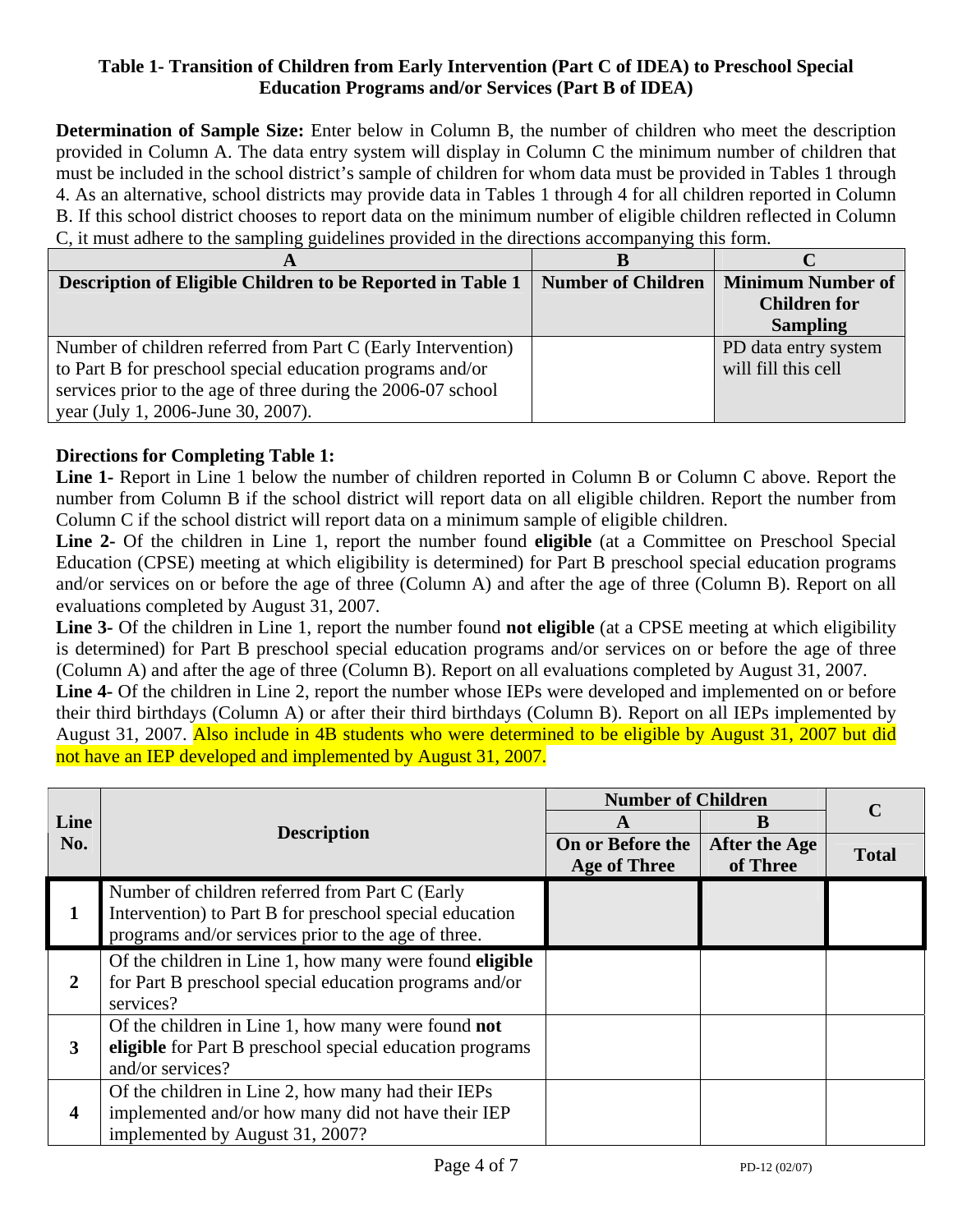## **Table 2- Reasons for More Referrals for Evaluation than Initial Eligibility Determinations and Reasons for Delays in Determination of Eligibility for Children Found Not Eligible for Part B Services**

If more children are reported as referred from Part C (Table 1, Line 1) than whose initial eligibility was determined for services under Part B (Table 1, Column C, Lines 2 plus 3), and if there were delays in determining the eligibility of children who were found not eligible for Part B services (Table 1, Line 3, Column B), provide reasons for more referral than determinations of eligibility and reasons for delays in determining eligibility for children who were found not eligible. The total number of students for whom reasons must be provided in this table is displayed in Line 1 below and represents [(Table 1, Line 1) minus (Table 1, sum of Lines 2 and 3) plus (Table 1, Line 3, Column B)]. In Lines 2 through 12 below, report by primary reason the number of children whose eligibility determinations were not completed or the number determined to be not eligible for Part B services past their third birthday. Report each child only once according to the primary reason that best describes the child's lack of eligibility determination or delay in a not eligible determination. The number in Line 1 below must equal the sum of numbers in Lines 2 through 12 below. If Line 1 is 0, no response is required in this table.

| Line                    | <b>Reasons for More Referrals for Evaluation than Initial Eligibility</b>                                                                    | $\mathbf{A}$         |
|-------------------------|----------------------------------------------------------------------------------------------------------------------------------------------|----------------------|
| No.                     | Determinations and Reasons for Delays in Determination of                                                                                    | <b>Number</b>        |
|                         | Eligibility for Children Found Not Eligible for Part B Services                                                                              |                      |
| $\mathbf{1}$            | What is the sum of [(Table 1, Line 1) minus (Table 1, Column C, sum of                                                                       | PD data entry system |
|                         | Lines 2 and 3) plus (Table 1, Line 3, Column B)]?                                                                                            | will fill this cell. |
| $\overline{2}$          | Of the children in Line 1 above, report the numbers whose parents                                                                            |                      |
|                         | withdrew referral or consent to evaluate.                                                                                                    |                      |
| $\overline{\mathbf{3}}$ | Of the children in Line 1 above, report the numbers who were referred                                                                        |                      |
|                         | from EI less than 30 school days prior to their third birthday.                                                                              |                      |
| $\overline{\mathbf{4}}$ | Of the children in Line 1 above, report the numbers who moved out of the                                                                     |                      |
|                         | district before the determination of eligibility was completed.                                                                              |                      |
| 5                       | Of the children in Line 1 above, report the numbers of children who died                                                                     |                      |
|                         | before the determination of eligibility was completed.                                                                                       |                      |
| 6                       | Of the children in Line 1 above, report the numbers for whom an                                                                              |                      |
|                         | approved evaluator was not available to provide a timely evaluation.                                                                         |                      |
|                         | Of the children in Line 1 above, report the numbers for whom there were                                                                      |                      |
| $\overline{7}$          | delays in making contact with parents to schedule the evaluation. (There                                                                     |                      |
|                         | is documentation of repeated attempts to make the contact.)                                                                                  |                      |
|                         | Of the children in Line 1 above, report the number whose parents                                                                             |                      |
| 8                       | cancelled the scheduled evaluation and selected another approved                                                                             |                      |
|                         | evaluator.                                                                                                                                   |                      |
|                         | Of the children in Line 1 above, report the number for whom additional                                                                       |                      |
| 9                       | evaluations were requested after the CPSE's initial meeting to discuss                                                                       |                      |
|                         | evaluation results.                                                                                                                          |                      |
| 10                      | Of the children in Line 1 above, report the number whose parents refused                                                                     |                      |
|                         | or repeatedly did not make the child available for the evaluation.<br>Of the children in Line 1 above, report the number for whom there were |                      |
| 11                      | evaluator delays in completing the evaluation.                                                                                               |                      |
|                         | Of the children in Line 1 above, report the number who transferred to this                                                                   |                      |
| 12                      | school district after the evaluation period began and the parent and school                                                                  |                      |
|                         | district agreed in writing to an extended time period.                                                                                       |                      |
|                         | Of the children in Line 1 above, report the numbers for whom there were                                                                      |                      |
| 13                      | delays in scheduling CPSE meetings.                                                                                                          |                      |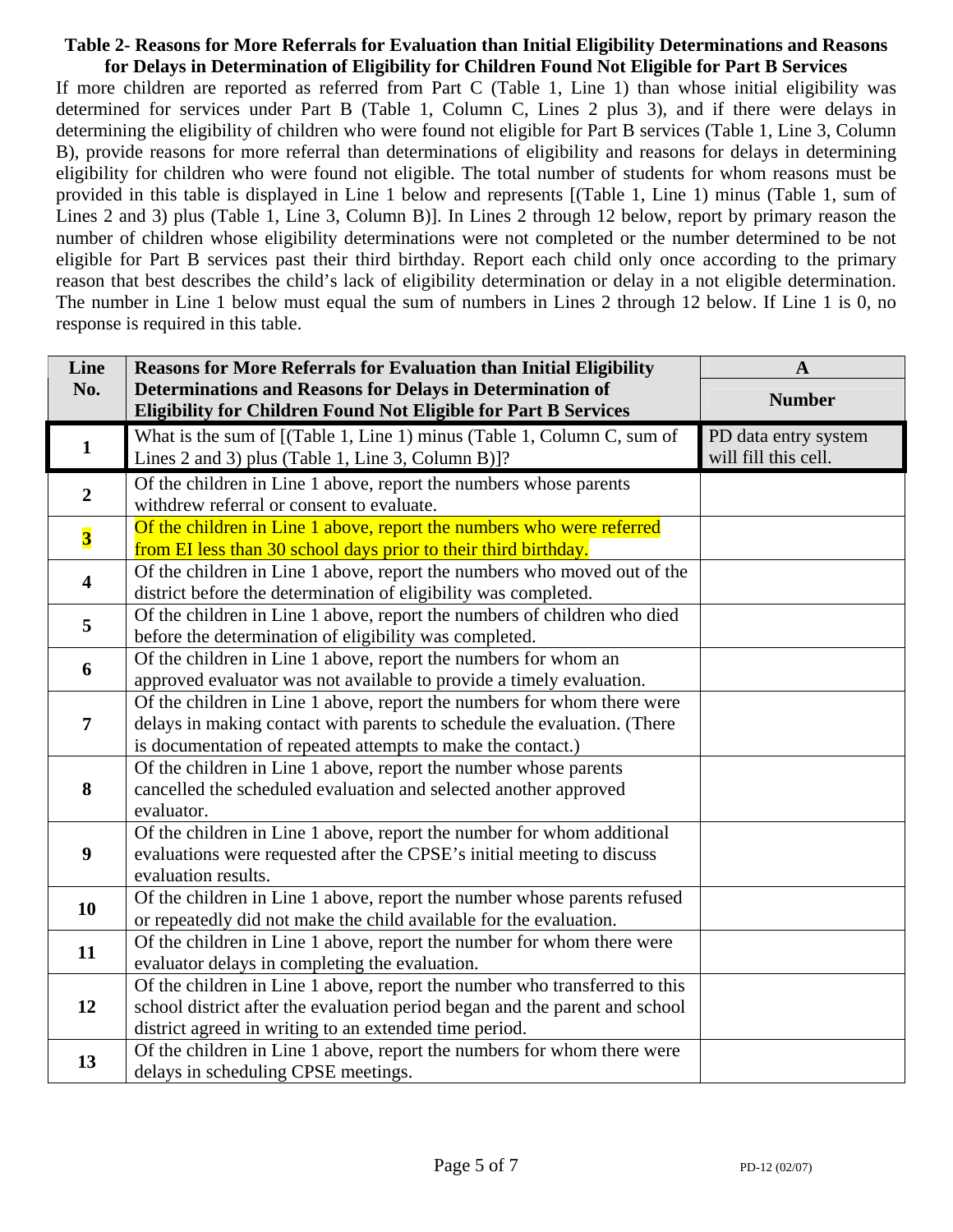# **Table 3- Reasons for Not Implementing Children's IEPs Prior to Children's Third Birthdays for Children Found Eligible for IDEA, Part B Services**

For children reported as being eligible for IDEA, Part B programs and/or services who do not have their IEPs developed and implemented by their third birthdays in Table 1, Line 4, Column B, report the numbers of such children by reasons for delays. Report each child only once in Lines 2 through 15 below, according to the primary reason for the delay. The number in Line 1 must equal the sum of numbers in Lines 2 through 15 below. If Line 1 is 0, no response is required in this Table.

| Line                    | Reasons for Not Implementing Children's IEPs Prior to Children's Third                                                                                               |                  |
|-------------------------|----------------------------------------------------------------------------------------------------------------------------------------------------------------------|------------------|
| No.                     | Birthdays for Children Found Eligible for IDEA, Part B Services                                                                                                      | <b>Number</b>    |
| $\mathbf{1}$            | How many children are reported as being eligible for Part B programs and/or services                                                                                 | PD data entry    |
|                         | but who did not have their IEPs implemented before their third birthdays in Table 1,                                                                                 | system will fill |
|                         | Line 4, Column B?                                                                                                                                                    | this cell        |
| $\overline{2}$          | Of the children reported in Line 1, report the number whose parents chose to continue                                                                                |                  |
|                         | their children in Early Intervention Program and transition to preschool special                                                                                     |                  |
|                         | education after the child became three years of age.                                                                                                                 |                  |
| $\overline{\mathbf{3}}$ | Of the children reported in Line 1, report the number whose parents chose not to enroll                                                                              |                  |
|                         | their child in the recommended preschool special education program and/or related                                                                                    |                  |
|                         | services. (This is the same as parent did not provide consent for services.)                                                                                         |                  |
| $\overline{\mathbf{4}}$ | Of the children reported in Line 1, report the number for whom the recommended Part                                                                                  |                  |
|                         | B programs and/or services were not available when the children turned three years of                                                                                |                  |
| 5                       | age.<br>Of the children in Line 1, report the number who started receiving services on the                                                                           |                  |
|                         | recommended program's beginning date, even though it was after the child's third                                                                                     |                  |
|                         | birthday.                                                                                                                                                            |                  |
| 6                       | Of the children reported in Line 1, report the number who moved out of the district                                                                                  |                  |
|                         | prior to children's third birthdays.                                                                                                                                 |                  |
| $\overline{7}$          | Of the number of children in Line 1, report the number for whom parents provided                                                                                     |                  |
|                         | consent to evaluate less than 30 school days prior to their third birthdays.                                                                                         |                  |
| 8                       | Of the children in Line 1 above, report the numbers for whom an approved evaluator                                                                                   |                  |
|                         | was not available to provide a timely evaluation.                                                                                                                    |                  |
| 9                       | Of the children in Line 1 above, report the numbers for whom there were delays in                                                                                    |                  |
|                         | making contact with parents to schedule the evaluation. (There is documentation of                                                                                   |                  |
|                         | repeated attempts to make the contact.)                                                                                                                              |                  |
| 10                      | Of the children in Line 1 above, report the number whose parents cancelled the                                                                                       |                  |
|                         | scheduled evaluation and selected another approved evaluator.                                                                                                        |                  |
| 11                      | Of the children in Line 1 above, report the number for whom additional evaluations<br>were requested after the CPSE's initial meeting to discuss evaluation results. |                  |
| 12                      | Of the children in Line 1 above, report the number whose parents refused or                                                                                          |                  |
|                         | repeatedly did not make the child available for the evaluation.                                                                                                      |                  |
| 13                      | Of the children in Line 1 above, report the number for whom there were evaluator                                                                                     |                  |
|                         | delays in completing the evaluation.                                                                                                                                 |                  |
| 14                      | Of the children in Line 1 above, report the number who transferred to this school                                                                                    |                  |
|                         | district after the evaluation period began and the parent and school district agreed in                                                                              |                  |
|                         | writing to an extended time period.                                                                                                                                  |                  |
| 15                      | Of the children in Line 1 above, report the numbers for whom there were delays in                                                                                    |                  |
|                         | scheduling CPSE meetings.                                                                                                                                            |                  |